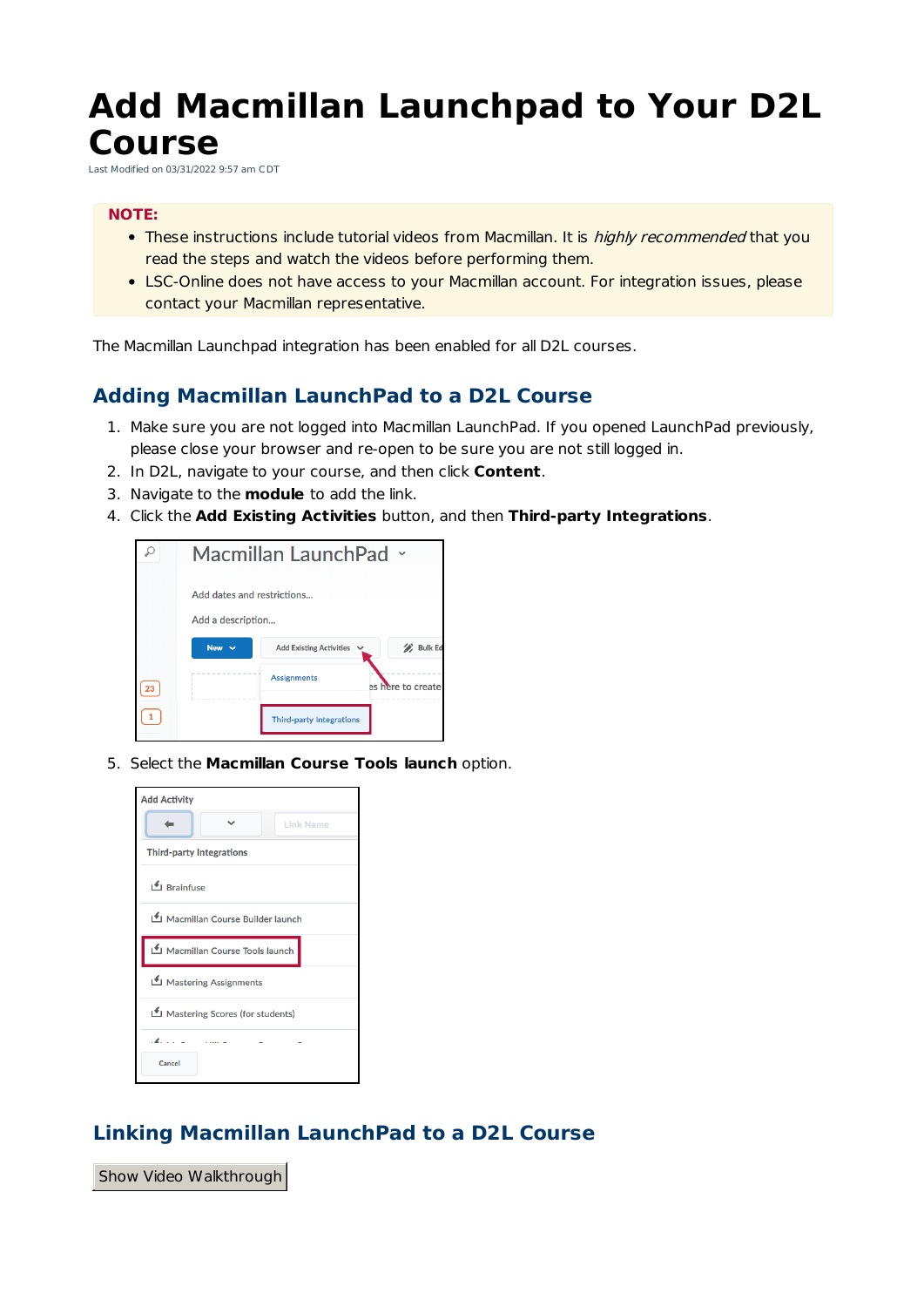1. Click the **Macmillan Course Tools launch** external learning tool link that you added in the steps above.



2. Click the **LaunchPad** link.



3. If the LaunchPad does not display, click your pop-up blocker and allow pop-ups from this URL.



- 4. The LaunchPad Privacy Note page displays. Select the checkbox and click the green **I agree to the Legal Terms** button.
- 5. Enter your Macmillan credentials and click the **Sign In** button.

| <b>LaunchPad</b><br>macmillan learning               | © 2018  |
|------------------------------------------------------|---------|
| Please enter the information you use with LaunchPad. |         |
| First name                                           | 圓       |
| Last name                                            |         |
| Email                                                |         |
|                                                      | Sign In |
|                                                      |         |

- 6. Click the **Authenticate** button.
- 7. Select the **Do not ask me again for this application** checkbox, and click the **Continue** button.
- 8. Associate your Macmillan course and click the **Associate** button.
- 9. Click the **Yes, Associate This Course** button, and then click the **OK** button.
- 10. Close the confirmation page.

#### **Adding Macmillan Content to a D2L Course**

For more information about adding Macmillan content to a course, see Macmillan's help article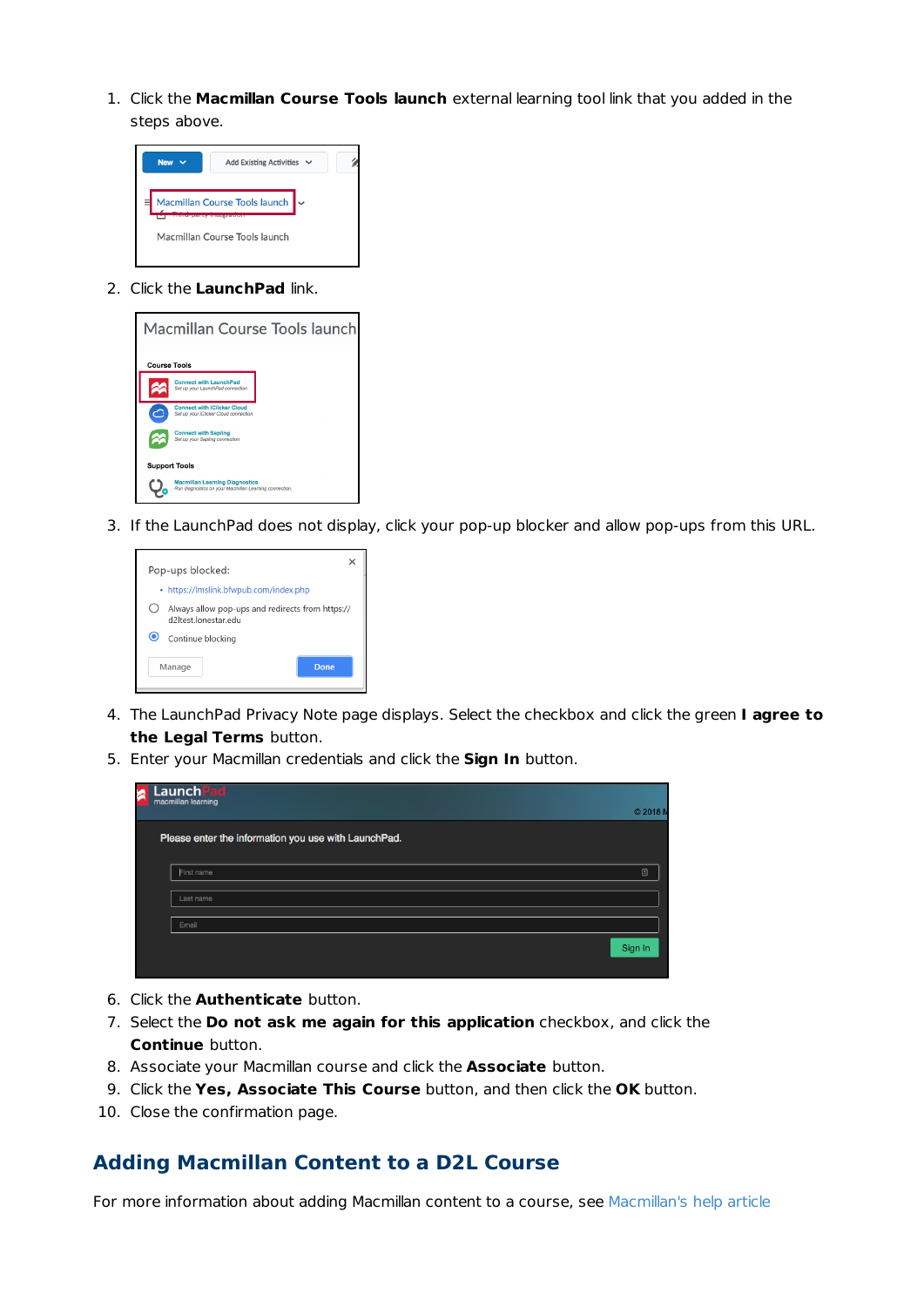(https://macmillan.force.com/macmillanlearning/s/article/Instructors-Integrate-LaunchPad-Writer-s-Help-2-0-courses-with-D2L-Brightspace#deploying).

## **Copying a Course with Macmillan Content**

For more information about copying a course with Macmillan Content, see Macmillan's help article (https://macmillan.force.com/macmillanlearning/s/article/Copy-an-LMS-course-integrated-with-Macmillan-content#D2L).

- 1. Copy your D2L course. (https://vtac.lonestar.edu/help/a093)
- 2. Follow the steps above in "Linking Macmillan LaunchPad to a D2L Course" above.
- 3. Follow the steps in the video below.